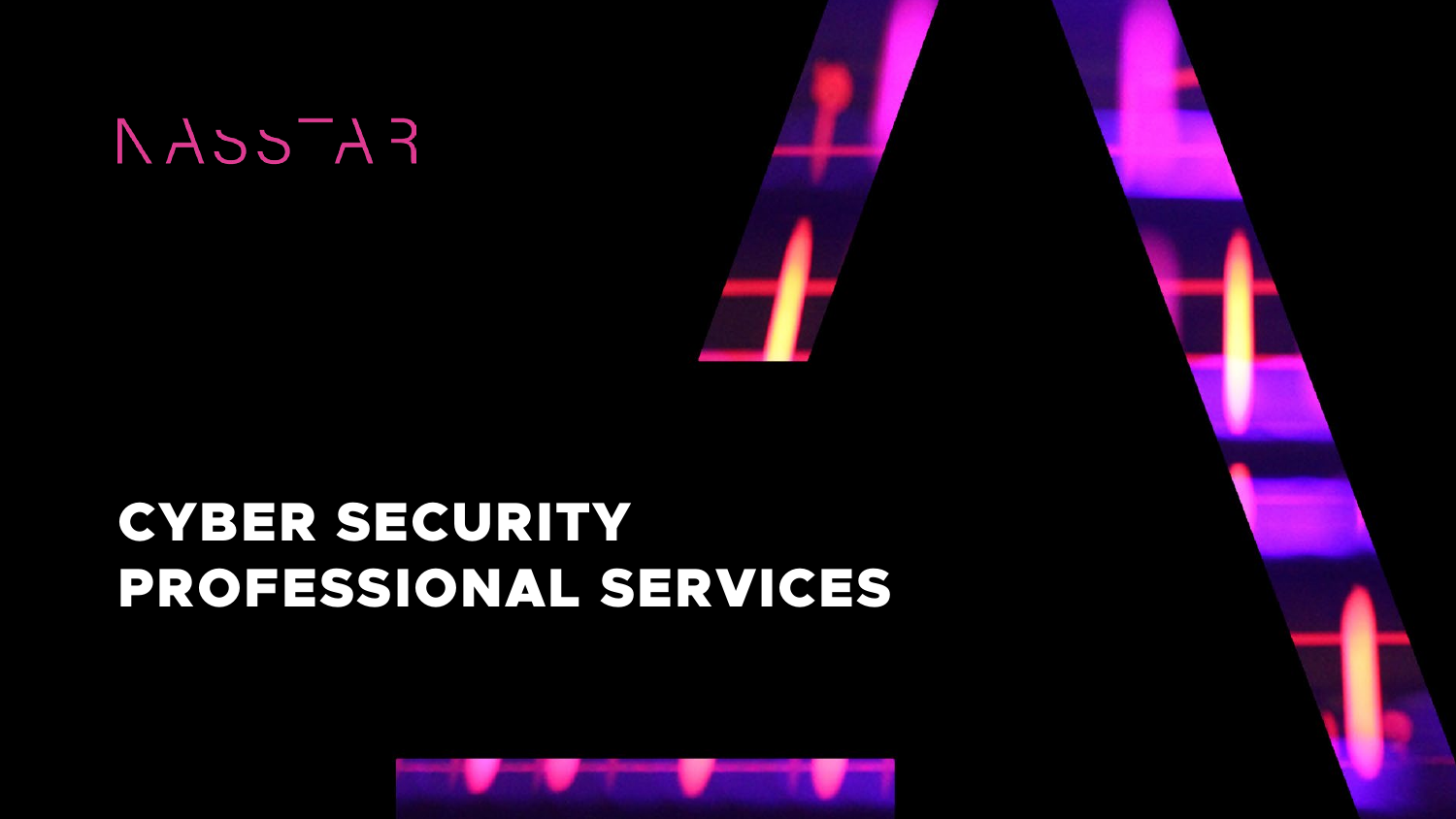# $FA=5A$

# CLEAR STRATEGIC THINKING FOR TANGIBLE SECURITY IMPROVEMENTS



We understand the need for security to remain affordable - so we'll focus on addressing the areas with the highest impact. It's a targeted, clear-thinking approach, from a team you can trust to get on with the job.

**IN THIS GUIDE, WE INTRODUCE YOU TO THE FOLLOWING COMPONENTS OF CYBER SECURITY PROFESSIONAL SERVICES:**

- **\\** [Security Hardening](#page-2-0)
- **\\** [Penetration Testing Services](#page-4-0)
- **\\** [Cyber Security Strategy](#page-7-0)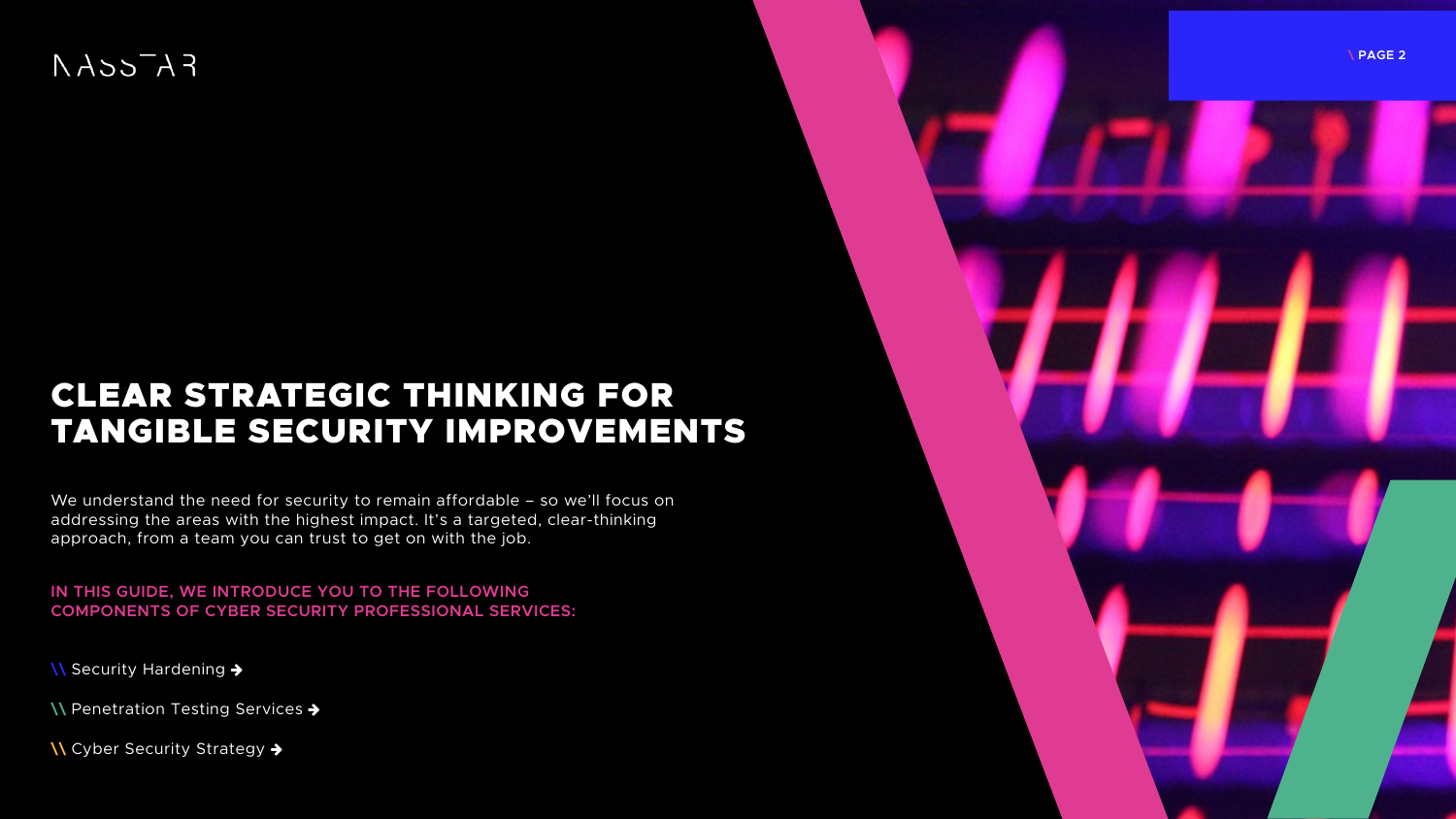## $RAS5A3$

# <span id="page-2-0"></span>SECURITY HARDENING

#### **Time to toughen up the systems you rely on daily**

Cyber criminals don't rest. They are continuously trawling, looking for innovative ways to hack into organisations. 'Hardening' your IT environment makes good business sense, but prevention isn't enough.

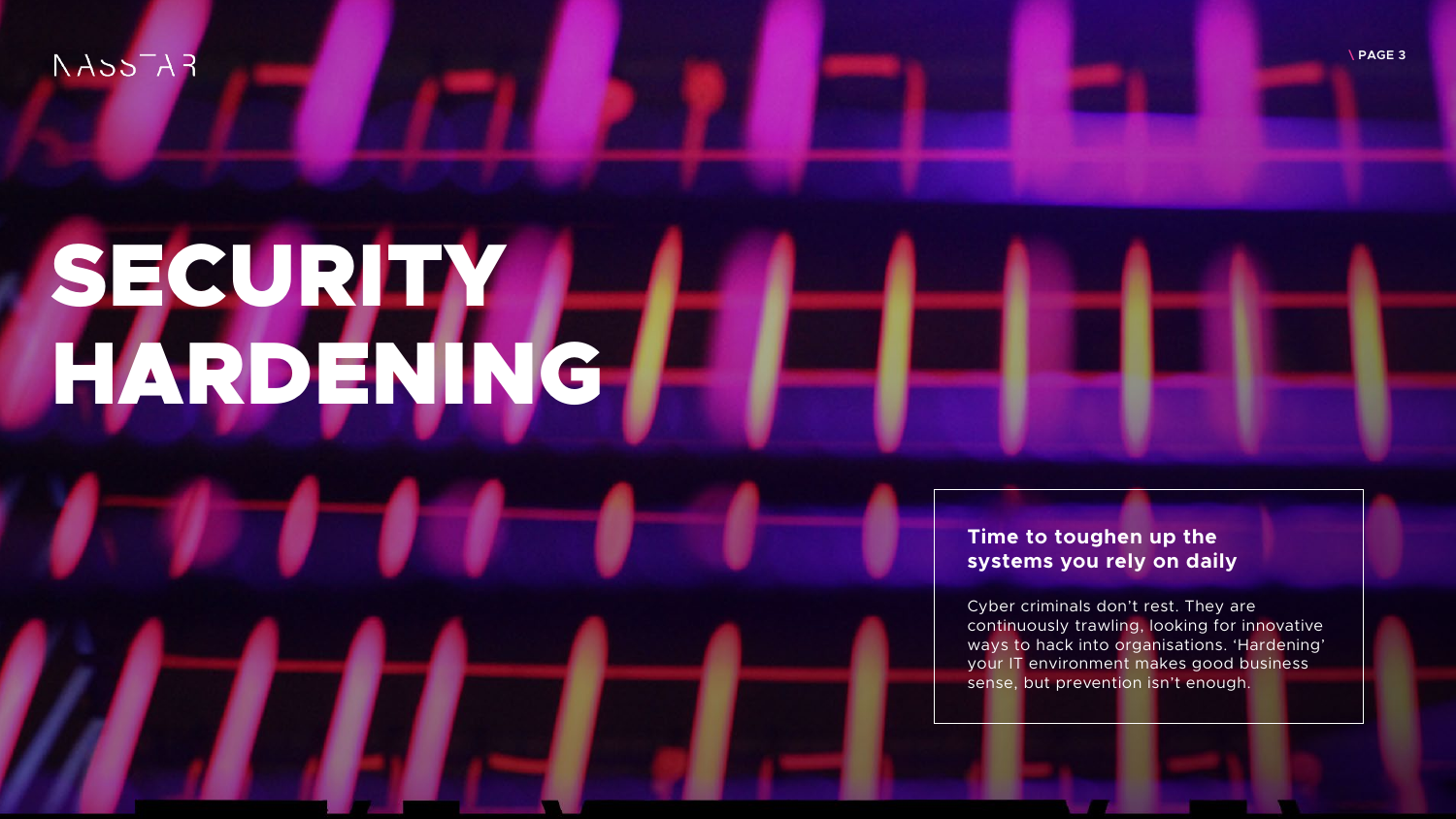# CYBER RESILIENCE TO THE RESCUE

Cyber resilience is the ability to prepare for, respond to and recover for a cyber-attack. At Nasstar, our solutions go beyond reducing the risk of an attack, we ensure you not only survive an attack, you recover and are back to business as soon as possible.

As a Microsoft Gold partner and a security specialist with years of experience working with organisations to harden their security, you can feel confident that with Nasstar, your IT environment will be more secure for everyone who relies upon it.

With the increase of digital and cyber-security threats, it has never been more important for effective security monitoring and response. As our trusted partner, and not just a supplier, I feel safe in the knowledge that Nasstar is the best-fit to assist Thrive on our digital transformation journey. **99** 

Furthermore, our Mimecast Security Hardening service provides best-practice Mimecast customisation to enhance the protection of your email systems and further reduce the risk of phishing attacks.

Our Microsoft Office 365 Security Hardening service takes the world's favourite cloud-based office suite and customises it to provide layers of extra security - from mailbox auditing to extra phishing and email spoofing protection. We start by running a complete assessment of your Office 365 estate to create a tailored plan that gives you the security enhancements you need. And we can also conduct regular scans for evidence of Office-related risks, breaches, or suspicious behaviour.

## $FA<sub>SC</sub>  $AA$$

**"**

**JOHN STENTON** IT MANAGER, THRIVE HOMES

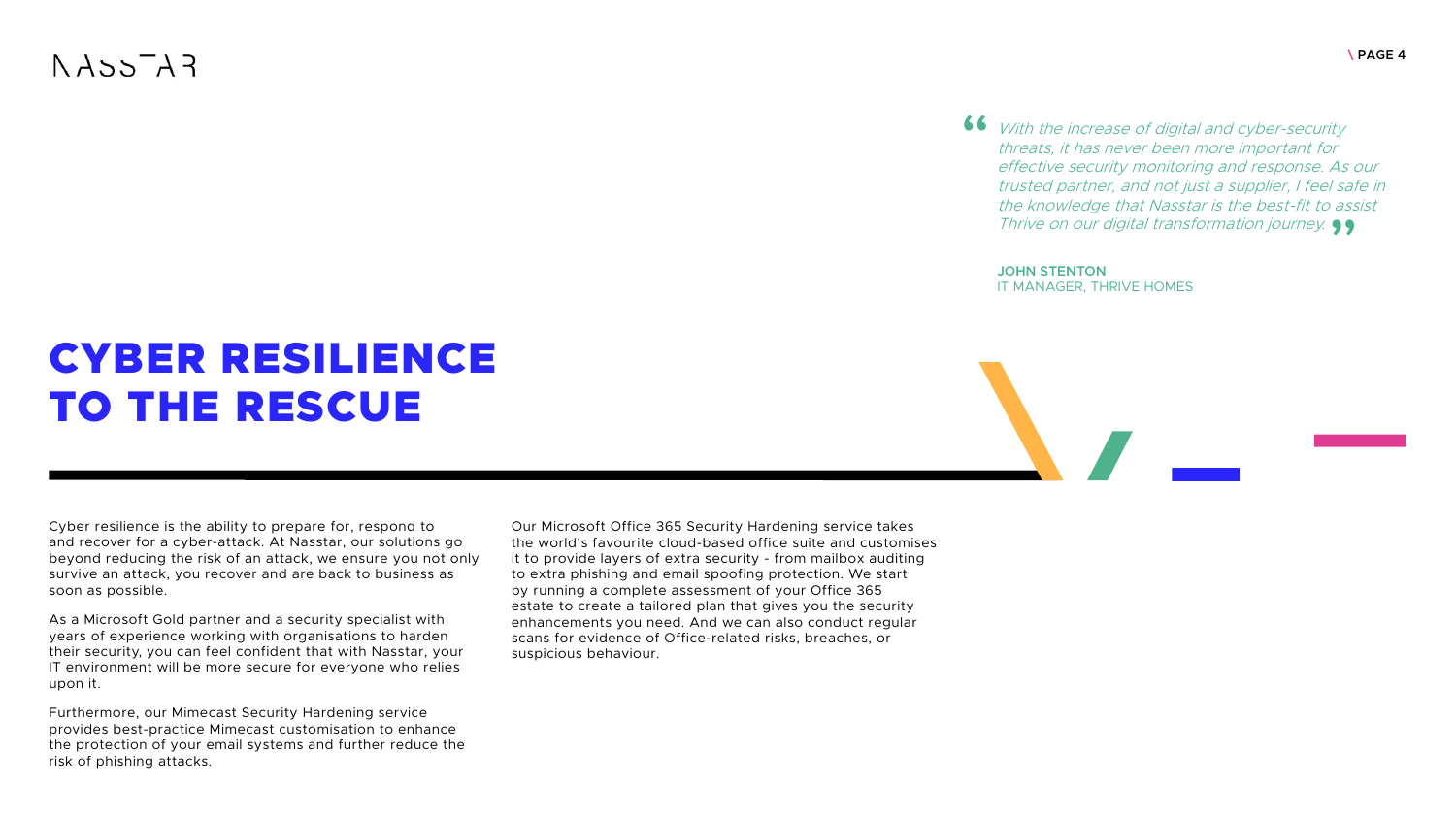## $FA^-cCA$

# <span id="page-4-0"></span>PENETRATION TESTING SERVICES

**How secure is your network? Do you have the latest and greatest security solutions in place?**

**\ PAGE 5**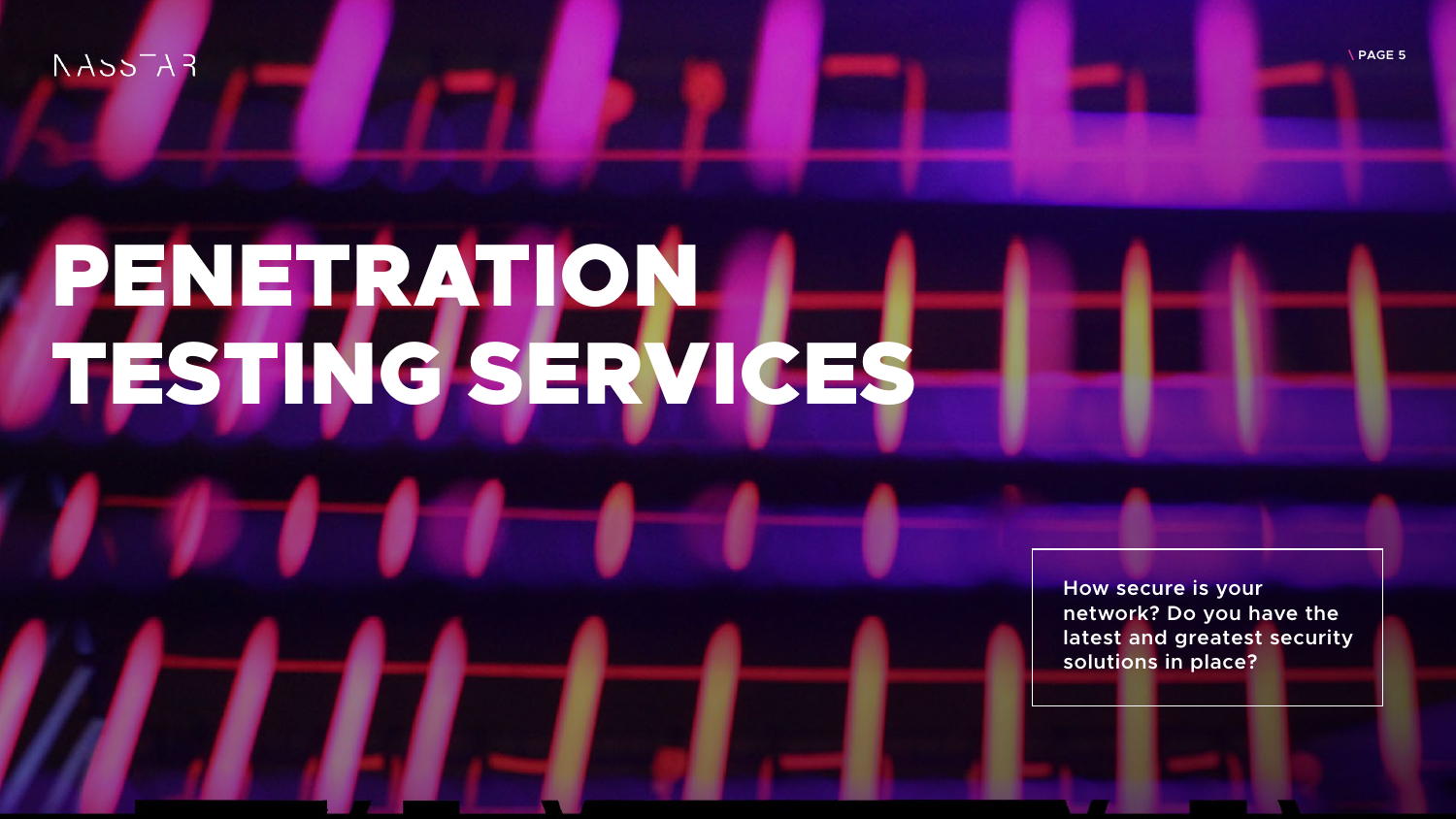# $FA=5A$

# BETTER SIMULATED THAN SORRY…

Regardless of the amount of investment, the true measure of your security only comes when you're pitted against a determined hacker.

So it makes sense to put your defences to the test against the people who really know how and where to hit you – the hackers themselves.

We employ ethical hackers to probe your infrastructure, applications, people and processes, to spot weaknesses and determine where breaches may occur.

Our in-house team of penetration testers bring years of experience creating tailored testing programmes for organisations of all shapes and sizes. We will provide detailed reports and suggestions about how to plug the gaps in your security defences, and we'll re-test you once you're done to see if you're prepared to withstand the real thing.

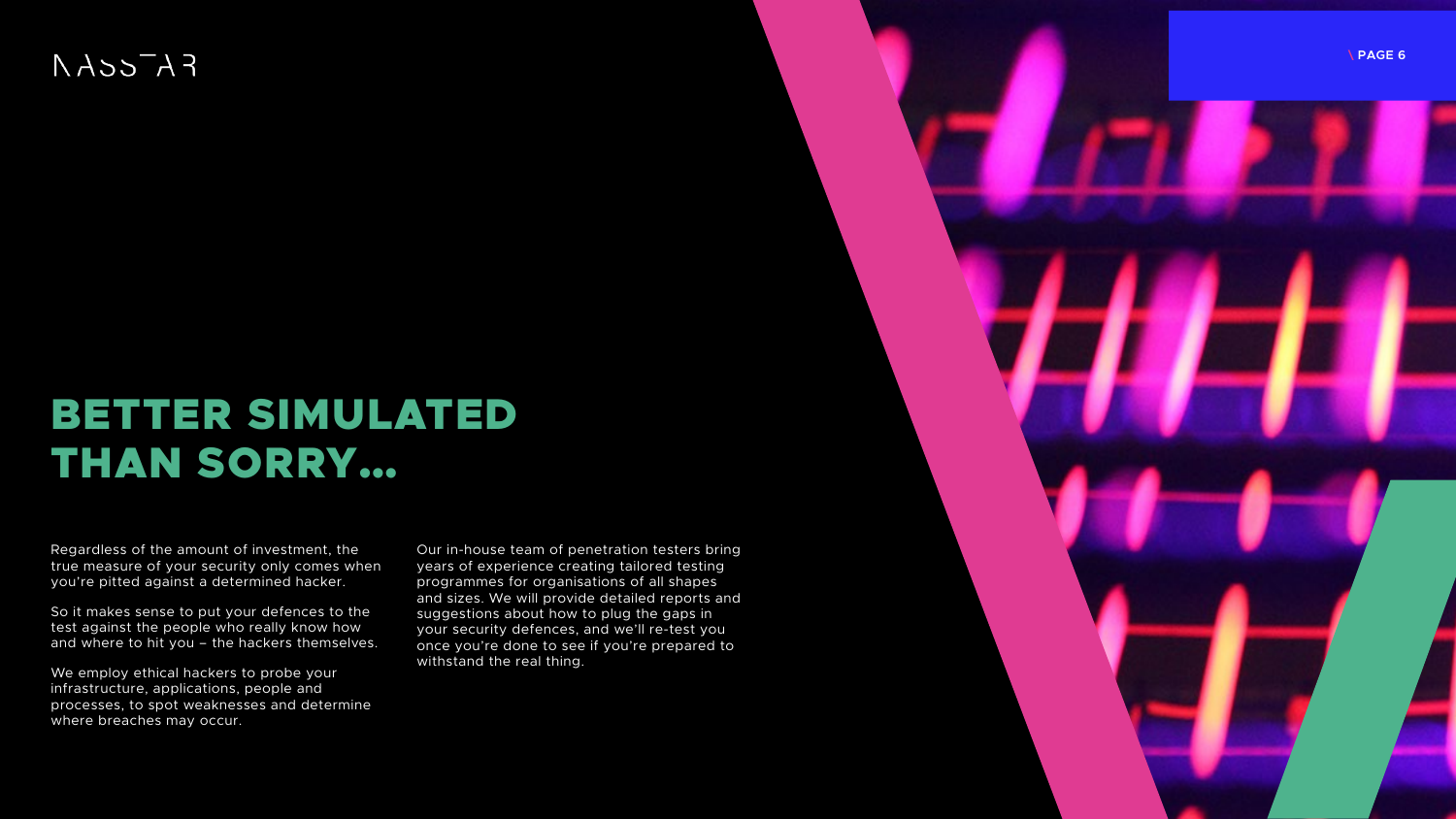## $RASSTAR$

#### **KEY FEATURES**

**Test the strength of your security at the hands of our ethical hackers**

#### **\\ Onboarding and Planning**

We'll work with you to plan the scope of the testing process, as well as establishing all the necessary administration rights and determining whether you want to keep the process under wraps, or let your employees know about the simulation. All of our penetration tests will be carried out in line with the precise requirements you highlight to us in the initial scoping phase.

#### **\\ External Infrastructure Testing**

We assume the role of a hacker who has had no prior access to your systems. We test all of your internetconnected networks for weaknesses, attempting to penetrate security controls such as DNS servers, firewalls, VPN servers, FTP servers or HTTP/HTTPS servers. Our goal is to see just how secure your network perimeter is.

#### **\\ Internal Infrastructure Testing**

We now take on the role of an internal user and test from within your company's network. We're looking to gain access to confidential data, including HR information on employees as well as financials. We'll also test whether someone with internal access to your network can sidestep security controls to remove data from the network, and check if your systems are setup to alert you the moment this happens.

#### **\\ Web and Mobile Application Testing**

We evaluate all types of web servers, from static brochure websites, to highly personalised, e-commerce environments, looking at how data is encrypted and whether hackers could compromise you using a server-side attack such as SQL injections. All our tests are designed around OWASP Guidelines and Standards so you know we're testing against the latest threats.

#### **\\ Social Engineering**

When we deal with cyber security, we're always dealing with humans, which makes testing for socially engineered attacks an essential step. Employees are almost always the greatest vulnerability to your network, so we use targeted phishing emails to evaluate how they perform and feed the results of this assessment directly into your security training.

#### **\\ Vulnerability Assessment**

This test covers your entire corporate environment. We scan and monitor all the devices connected to your internal and external networks as well as your webfacing applications and services. We score each scan based on the severity of the vulnerability we detect, providing you with a detailed picture of where your greatest weaknesses sit within your corporate environment.

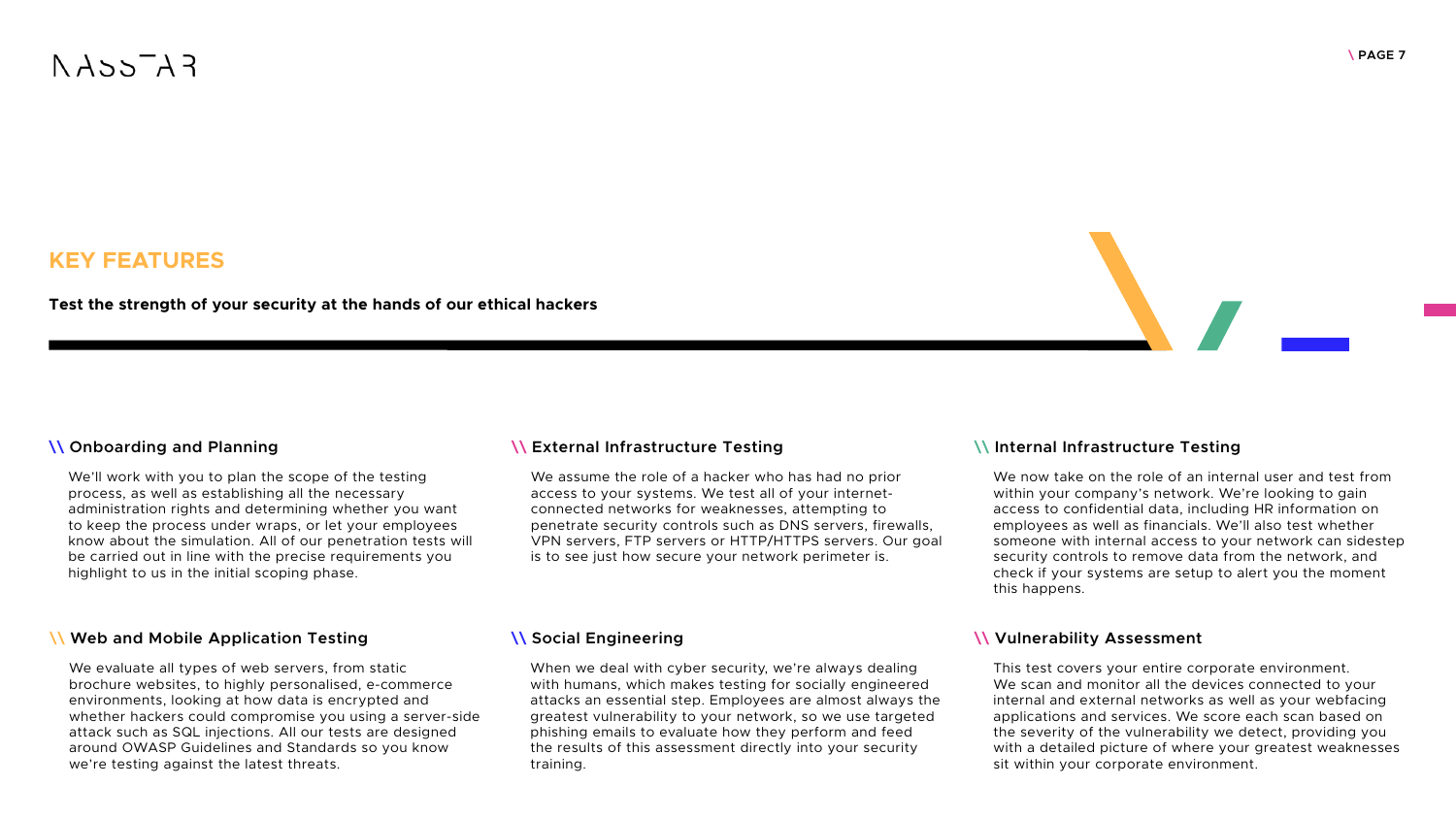### $FA^-cCA$

# <span id="page-7-0"></span>CYBER SECURITY STRATEGY

#### **Access to expert advice at every step**

**Achieving strong and robust cyber security requires clear-headed strategic thinking, which isn't easy if your IT teams are time-poor and resource-stretched.**

**Even once you're clear on strategy, there's the question of how to deliver it without further overwhelming your team or sending your costs** 

**spiralling.**

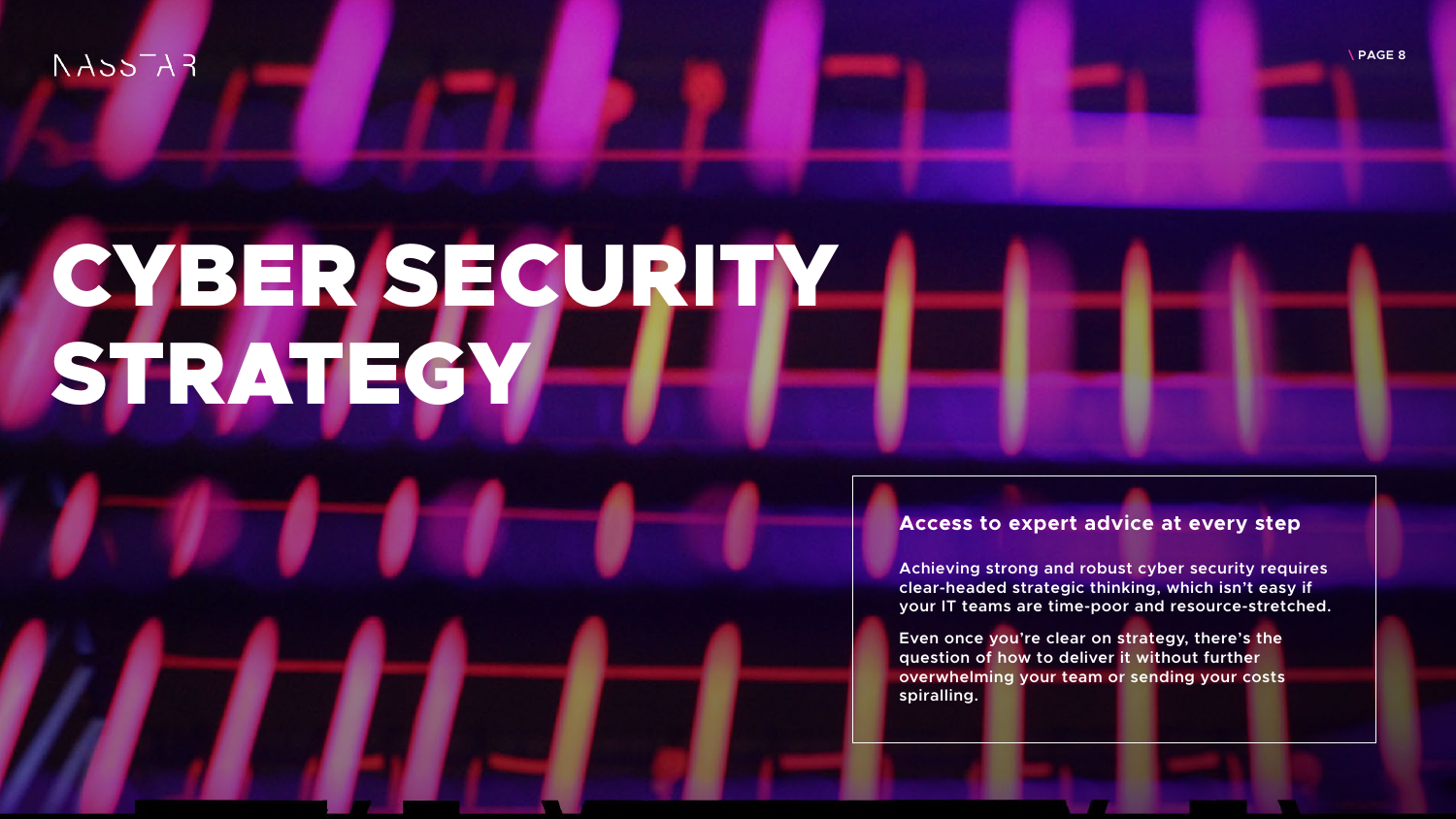# $FA^-cchA$

At Nasstar we offer trusted, impartial advice born out of decades of experience helping organisations strengthen and maintain their defences. We provide access to our security specialists for strategic counsel, at every stage of your journey:

- **\\** Security Operations Setup and Strategy
- **\\** Incident Management Strategy
- **\\** Risk assessment and Management
- **\\** Information Security and Assurance
- **\\** Microsoft Security Strategy

Our Security Strategy Services allow you to better understand and quantify your risks, access additional resources or skills to tackle specific security challenges and improve your ability to detect and respond to new threats wherever they occur.

Most importantly, we can unify your organisation around an agreed set of security priorities and determine the right approach for delivering them – whether in-house, fully-outsourced or somewhere in-between. With Nasstar, you can feel confident in how you approach security and be reassured that every priority is taken care of.

#### **[CASE STUDY](https://www.nasstar.com/hub/customer-success/sunlife-ltd)**

**Leading financial organisation Sunlife LTD**

THE CUSTOMER STORY

Nasstar act as an extension of the St Wilfrid's Hospice IT team for both infrastructure and security services. Personalised, proactive security focus and 24/7 risk categorisation based on intent provides priority focus when we need it most. Any identified issues are recorded within ServiceNow for full visibility and actioned in line with our agreed escalation profile round-the-clock. This enables our IT team to focus on key projects and priorities, secure in the knowledge that our systems are in safe hands.<br>**"** ALIPENCE DUFFELL **"**

**LAURENCE DUFFELL** IT MANAGER, ST WILFRID'S HOSPICE

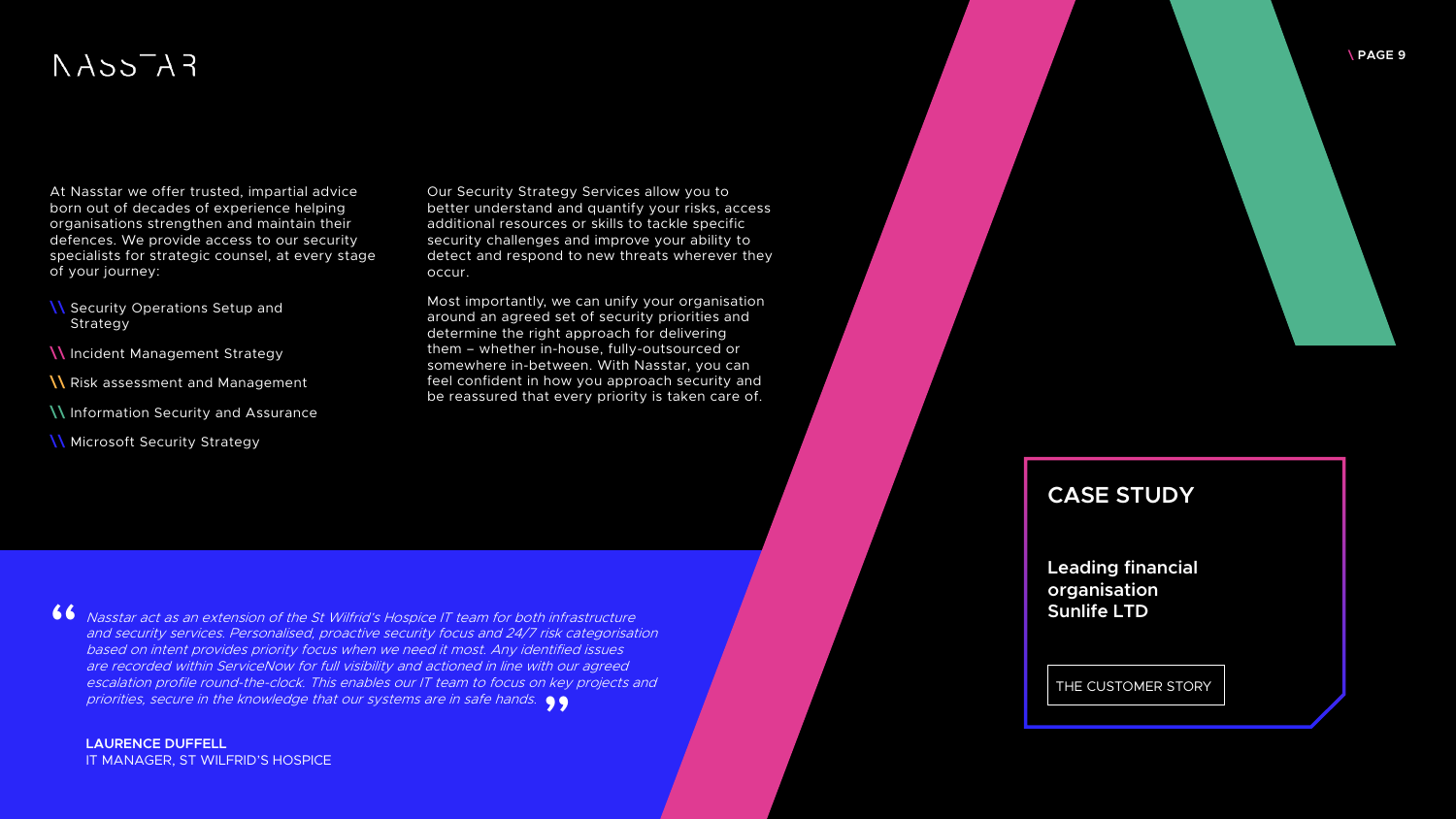

### **FEEL SECURE WITH NASSTAR**

**Understanding cyber threats is part of our DNA**



**SC Awards Europe 2020:**  Winner: 'Best Managed Security Service'



**Finalist:** 'Best SME Security Solution'

**Cyber Essentials Plus** solutions



**Finalist:** in 'Best Incident Response Solution'

**ISO 27001, 20000, 14001 and 9001** certified



**Industry-leading**  testers



**\ PAGE 10**